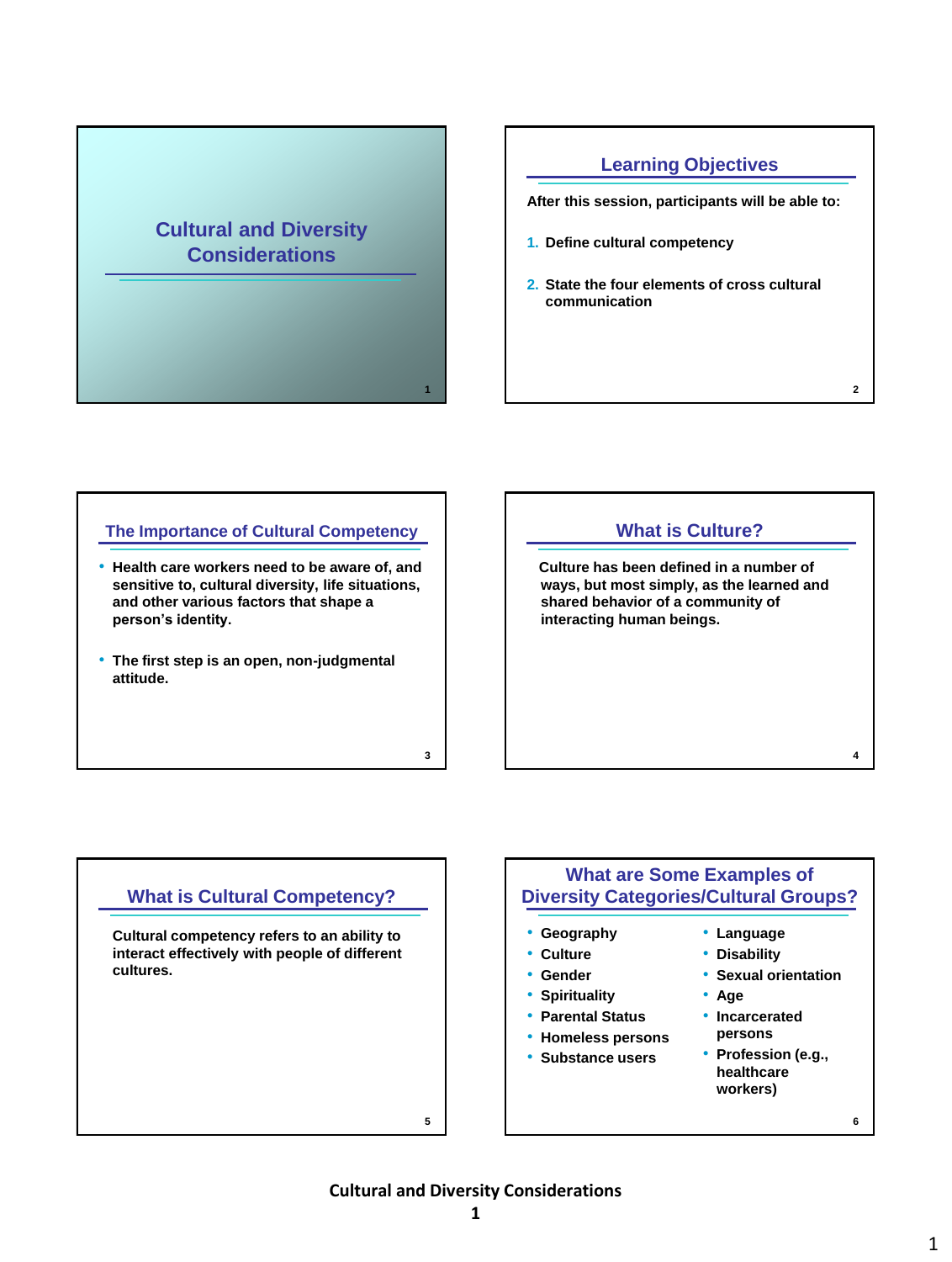### **Four Elements for Cross-Cultural Communication**

- **1. Awareness of one's own cultural values**
	- **Are you attentive to your own preconceived notions of other cultural groups?**
- **2. Awareness and acceptance of cultural differences** 
	- **Do you look for opportunities to meet and interact with individuals who are from cultures other than your own? 7**

#### **Four Elements for Cross-Cultural Communication**

- **3. Development of cultural knowledge** • **Are you familiar with the worldviews of cultural groups other than your own?**
- **4. Ability to adapt to the cultural context of the case**
	- **Do you know how to navigate crosscultural interactions?**

#### **What Can Culture Affect? (1)**

- **Description and communication of symptoms**
- **Perceived causes of illness; understanding of infection, transmission, and contacts**
- **Health-seeking behavior**
- **Understanding of disease process, treatment expectations, and decision making**

# **What Can Culture Affect? (2)**

- **Interaction with the health care system and health care professionals**
- **Attitudes towards helpers and authorities; reluctance to reveal contacts**
- **How a person identifies and describes their contacts**

**10**

**8**



#### **Ask Questions to Get to Know the Individual Case**

- **How do you prefer to be addressed?**
- **Where were you born?**
- **How long have you been in the U.S.?**
- **Are you more comfortable reading information in your native language or in English?**
- **How are important healthcare decisions are made in your family?**
- **Are there certain health care procedures and tests that your culture prohibits? 12**

#### **Cultural and Diversity Considerations**

**9**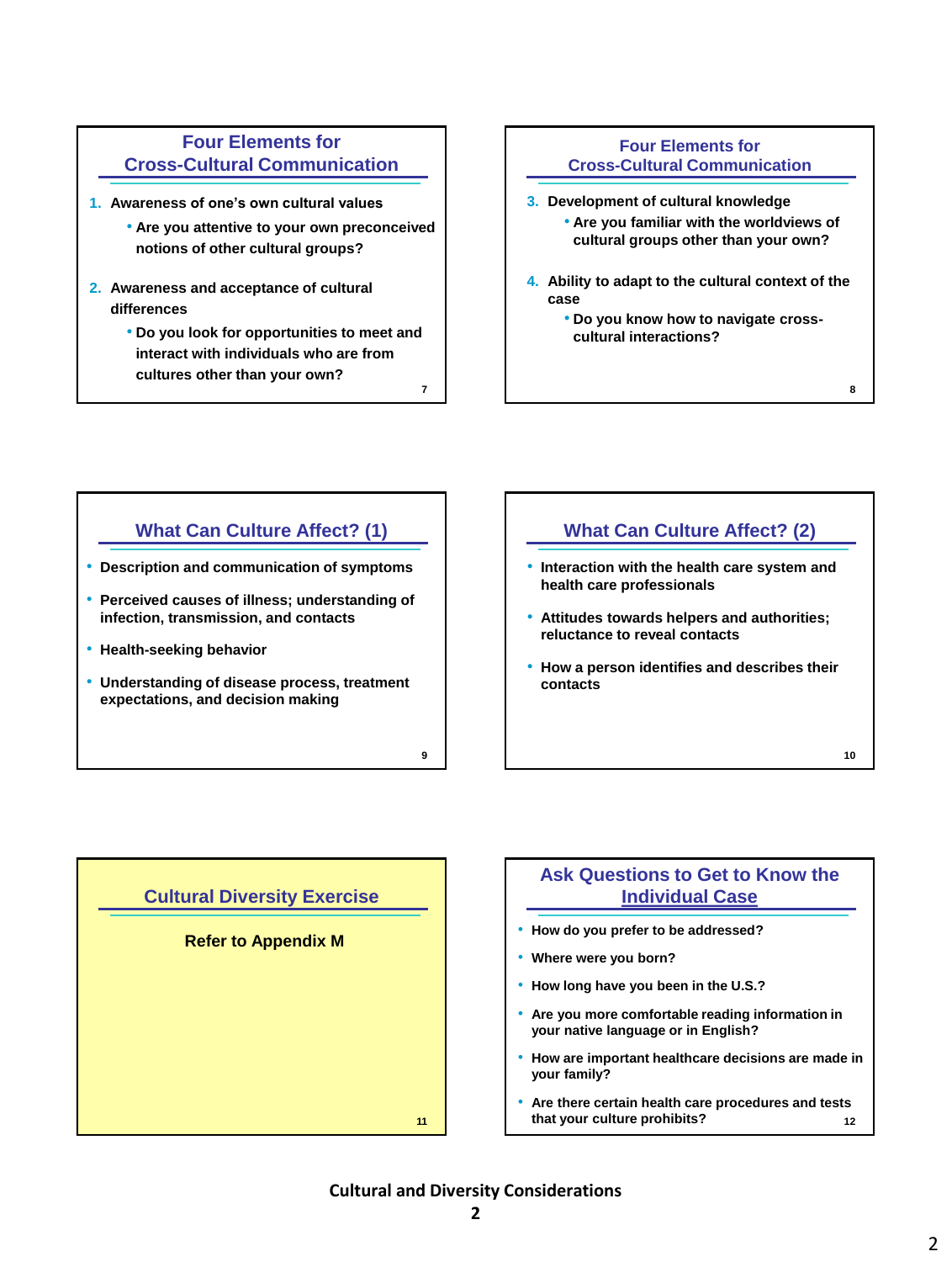# **What do You Want to Find Out? (1)**

- **Language and literacy level**
- **Health knowledge and health beliefs**
- **Health seeking behaviors**
- **Daily routine activities**
- **Relevant relationships**
- **Living situation**
- **Visitors and/or travel**

### **What do You Want to Find Out? (2)**

- **Decision making preferences**
- **Perception of and knowledge of U.S. health care system**
- **Perception of "western" medicine**
- **Other health belief systems**
- **Relevant incentives**

**14**

# **Use Open-Ended Questions to Generate Helpful Conversation**

- **How did you feel when you learned you had TB?**
- **How do you feel about knowing that you may have infected others with TB?**
- **What matters most as you are being treated for TB?**
- **Tell me about anything that may affect your treatment, home visits, etc.**

**15**

**13**

# **Cultural and Diversity Concerns in Contact Investigation (1)**

**Culture affects:**

- **Knowledge**
- **Attitudes and beliefs about TB transmission**
- **Beliefs about the BCG vaccine**
- **Risks and benefits of LTBI treatment**
- **Identification of contacts**

**16**

# **Cultural and Diversity Concerns in Contact Investigation (2)**

**Understanding who a contact is:**

- **Nuclear family, extended family**
- **Members of a group living situation**
- **Residents of a nursing home, shelter, or jail**
- **Fellow drinkers, substance users**
- **Members of a church, temple, or mosque**
- **Co-workers, supervisor, or boss**
- **Visitors <sup>17</sup>**

#### **Cultural and Diversity Concerns in Contact Investigation (3)**

**Cultural background may influence the case's willingness to reveal names:**

- **Immigration status**
- **Reasons not to give correct name**
- **Reasons to hide someone or not name them**
- **Reluctance to identify contacts**

#### **Cultural and Diversity Considerations**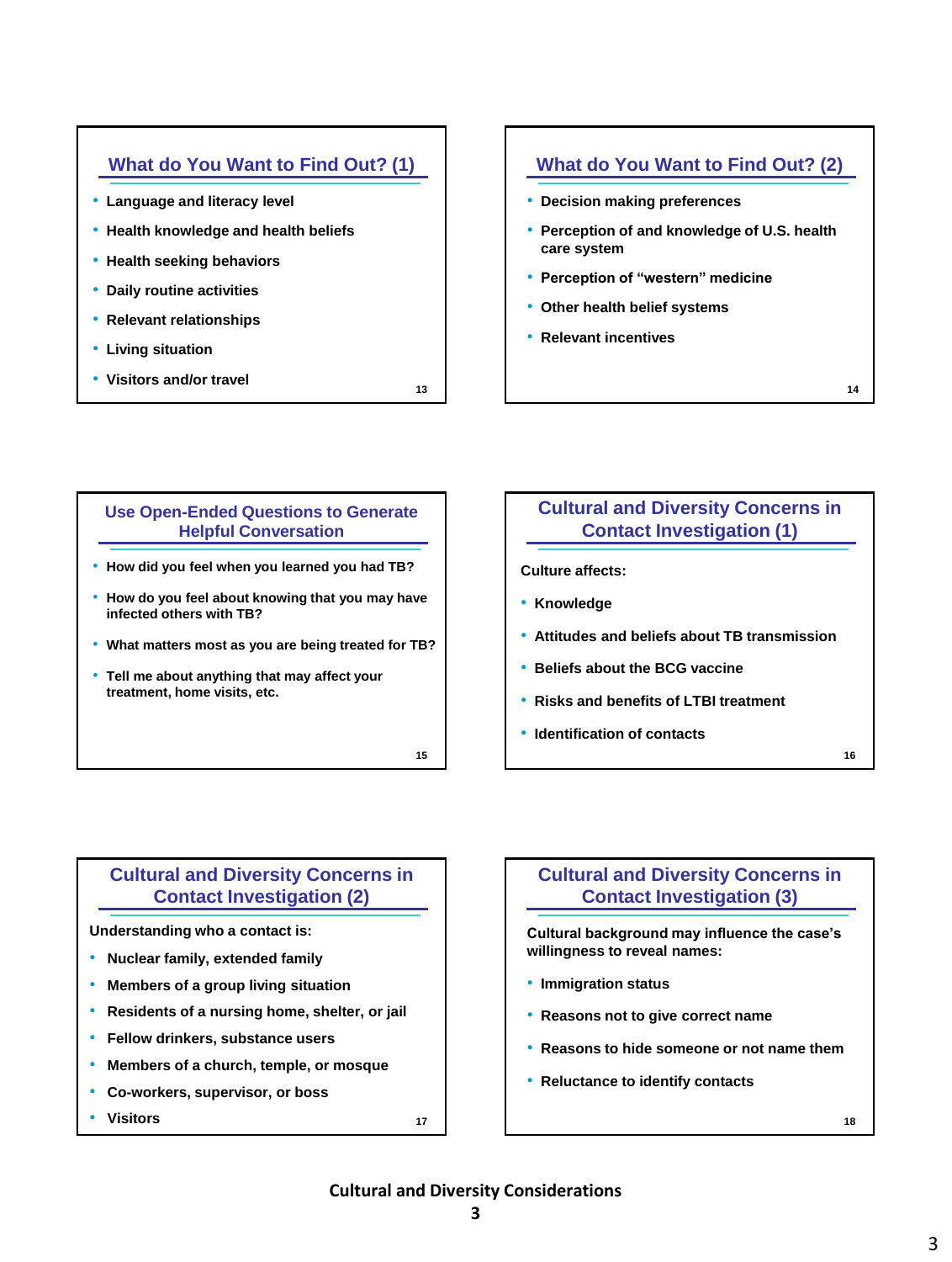#### **Naming Systems**

• **Different cultures have different naming systems**

- ‒ **First, middle, last?**
- ‒ **Two last names?**
- ‒ **Family name first?**
- **Ask for all names, nicknames, aliases**
- **Make sure forms and registry can accommodate**
- **Have the case agree to always use the same name**

**19**







#### **Impact of Language Barriers**

- **Less likely to receive care**
- **Less likely to understand care**
- **Increased risk of medical errors**
- **Reduced quality of care**
- **Less satisfied with care**

**23**

#### **Using an Interpreter**

- **Make sure you agree on ground rules with both the case and the interpreter before the interview begins**
- **Always speak directly to the case**
- **Ask for clarification as needed**
- **Children should not be used as interpreters!**

#### **Cultural and Diversity Considerations**